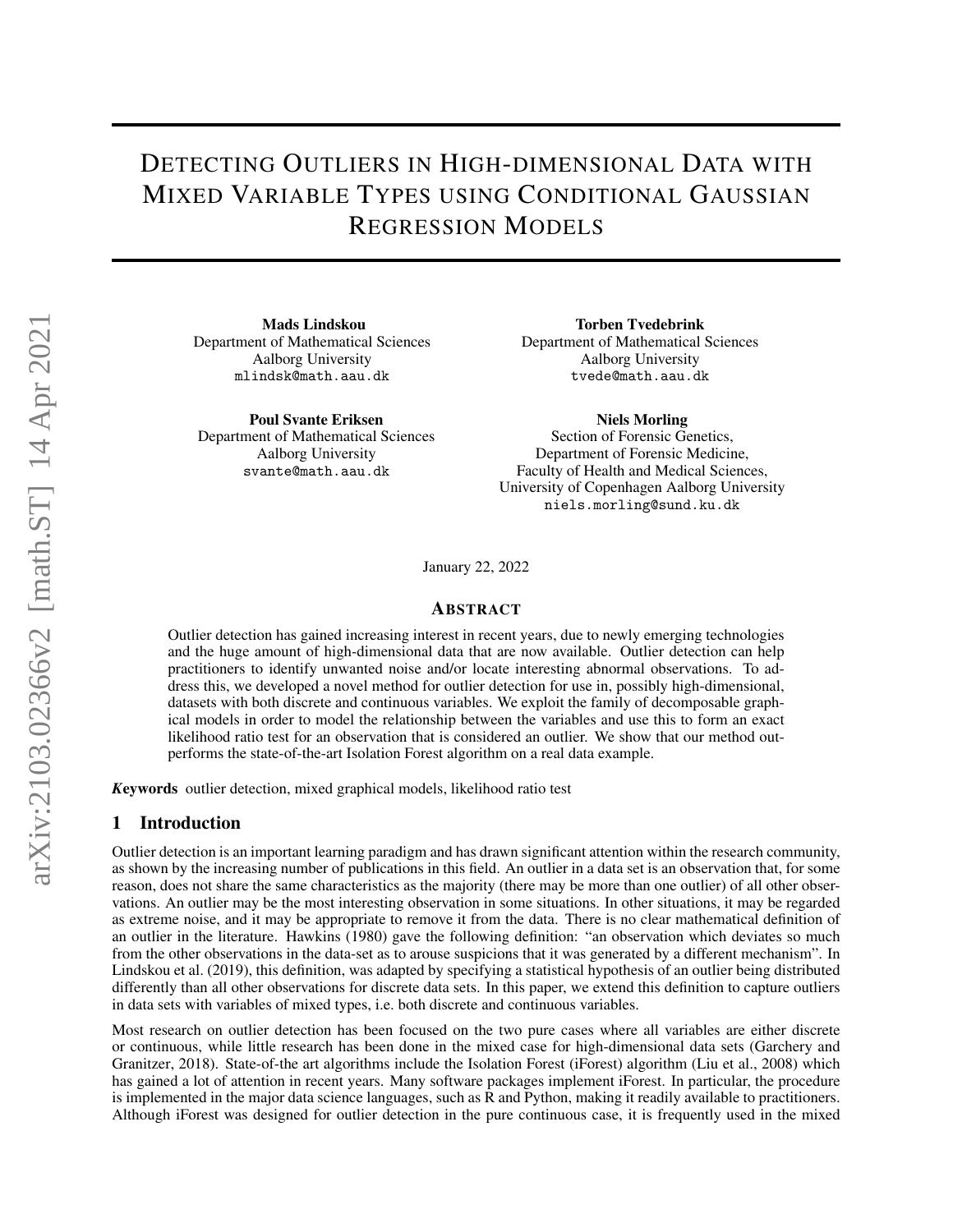case where the discrete variables are transformed into continuous variables. However, the transformation may induce an unwanted ordering of or distance between the levels of the discrete variables. Hence, the information content of the data may be altered by the transformation, but nonetheless iForest is used in many papers on outlier detection with mixed data, and the performance is most often excellent, see e.g. [Eiras-Franco et al.](#page-12-0) [\(2019\)](#page-13-4); [Xu et al.](#page-13-4) (2019); [Aryal et al.](#page-12-1) [\(2016\)](#page-12-1); [Garchery and Granitzer](#page-13-2) [\(2018\)](#page-13-2) and [Aryal et al.](#page-12-2) [\(2019\)](#page-12-2). In the review papers by [Domingues](#page-12-3) [et al.](#page-12-3) [\(2018\)](#page-12-3) and [Emmott et al.](#page-13-5) [\(2015\)](#page-13-5), iForest is recommended as the best overall outlier detection procedure and is recommended in production environments. In Section [6.2,](#page-9-0) we show that our method outperforms iForest as an outlier detection method in the mixed case, when data includes a large number of discrete variables. This is in contradiction the findings in the aforementioned papers.

We propose a novel probabilistic outlier detection method that relies on the family of decomposable mixed graphical models, see e.g. [Lauritzen](#page-13-6) [\(1996\)](#page-13-6). Graphical models is a family of statistical models, for which the dependencies between variables can be depicted or read off from a graph called the interaction graph. They are composed of a set of random variables (possibly both continuous and discrete) and an interaction graph, for which each of the vertices represents one of the random variables. In essence, a graphical model encodes the conditional independencies between the random variables. By imposing the graphs to be decomposable, the likelihood function is ensured to be on closed form, which enables us to express what is meant by an outlier using an exact likelihood ratio test (LRT). Furthermore, the components of the proposed LRT are composed of local information from the graph in terms of cliques yielding a way to explore which variables have the largest impact of the declaration of an observation as an outlier.

The likelihood function corresponds to a multivariate multiple regression model over the continuous variables, however due to local independencies, it is possible to restrict attention to simple multiple linear regressions with both continuous and discrete explanatory variables. In the pure discrete case, the method coincide with the one given in [Lindskou et al.](#page-13-1) [\(2019\)](#page-13-1) which will be apparent in Section [4.](#page-4-0) In addition, the method also handles the pure continuous case which is shown to be equivalent to a sum of studentized residuals over local structures in the graph.

The LRT relies on simulating observations from the model, as in [Lindskou et al.](#page-13-1) [\(2019\)](#page-13-1). However, in the mixed case we show that it is redundant to simulate the continuous counterpart of a simulated discrete observation. It turns out that the continuous contribution to the likelihood ratio can be drawn from a beta distribution once the discrete counterpart is known.

The rest of the paper is organised as follows. Section [2](#page-1-0) reviews the definitions of graphical models needed together with a useful proposition. Section [3](#page-2-0) is devoted to the notation and likelihood function needed to arrive at the exact likelihood ratio test given in Section [4.](#page-4-0) Section [5](#page-6-0) summaries the proposed outlier detection method, ODMGM, in a pseudo algorithm providing a very detailed explanation of the steps to carry out. In Section [6,](#page-7-0) a real data set with mixed variable types is analysed, and the results are compared to those obtained with iForest.

## <span id="page-1-0"></span>2 Decomposable Mixed Graphs

We focus on undirected graphs, i.e. graphical models for which the edges in the interaction graph are not directed. Such models are also known as Markov random networks. In the following, we introduce notation and concepts that can be found in e.g. [Lauritzen](#page-13-6) [\(1996\)](#page-13-6). An undirected mixed graph,  $G = (V, E)$ , is a pair consisting of a set of vertices *V* and a set of edges  $E = \{ \{u, v\} \mid u, v \in V, u \neq v \}$ . Furthermore, *V* is the union of  $\Delta$ , the discrete variables, and Γ, the continuous variables, where  $|\Delta| = s$ ,  $|\Gamma| = r$  and  $m = |V| = s + r$ . In the figures, we use circles to represent continuous variables and dots (discs) to represent discrete variables.

A mixed graph is triangulated if it has no cycle of length  $>$  4 without a chord. Mixed graphs are said to be decomposable if they are triangulated and do not contain any path between two non-adjacent discrete vertices passing through continuous variables only. Such paths are also called forbidden paths. For a decomposable mixed graph, *G*, with vertex set *V*, it holds that the sub-graph  $G_A = (A, \{ \{u, v\} \mid u, v \in Au \neq v \})$  is also decomposable for all subsets  $A \subseteq V$ . The subset *A* is called a clique if  $G_A$  is a complete graph, i.e. any two vertices are adjacent. Define the star graph of  $G = (V, E)$  as

$$
G^{\star} = (V^{\star}, E^{\star}) = (V \cup \{\star\}, E \cup \{\{d, \star\} \mid d \in \Delta\}).
$$

That is,  $G^*$  is the graph, in which *V* is extended with the  $\star$ −node, and all discrete vertices are connected to this. [Leimer](#page-13-7) [\(1988\)](#page-13-7) showed, that a graph is decomposable if and only if the corresponding star graph is triangulated. It can, therefore, be checked if a graph *G* is decomposable by using the maximum cardinality search (MCS) algorithm [\(Yannakakis,](#page-13-8) [1981\)](#page-13-8) on  $G^*$ .

Let  $C_1, C_2, \ldots, C_k$  be a sequence of the cliques in an undirected graph, and define for  $j = 1, 2, \ldots, k$ 

- $\bullet$  *H<sub>j</sub>* = *C*<sub>1</sub>∪ ···∪ *C<sub>j</sub>*,
- $S_i = C_i \cap H_{i-1}$  and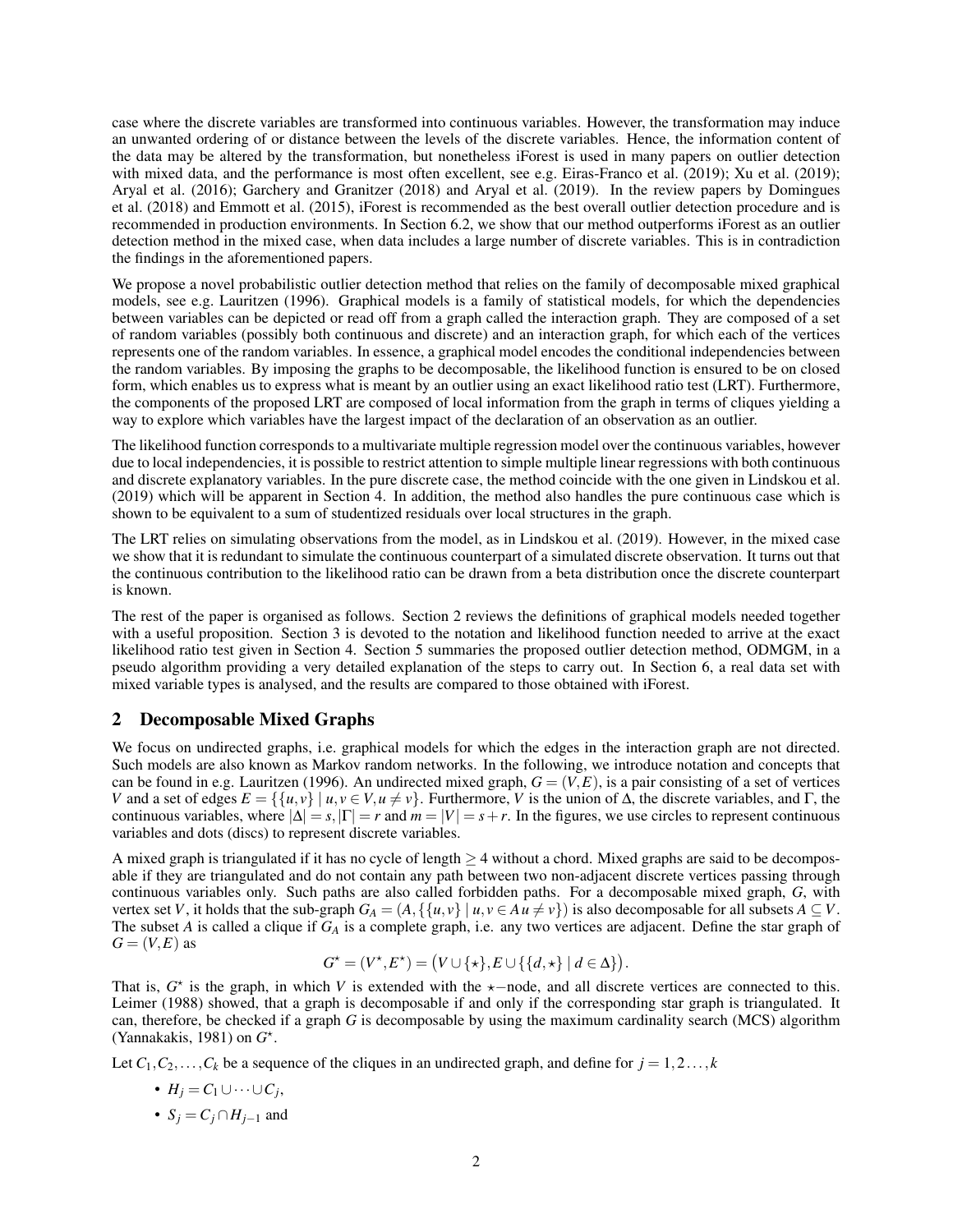•  $R_i = C_i \setminus H_{i-1}$ ,

where we define  $H_0$  as the empty set. These sets are also referred to as the histories, separators and residuals, respectively. The sequence is then said to be perfect if the following conditions hold:

- <span id="page-2-1"></span>(a) for all  $j > 1$ , there exist an index  $i < j$  such that  $S_j \subseteq C_i$ ,
- (b) all separators are complete, and
- <span id="page-2-2"></span>(c) either  $R_j \subseteq \Gamma$  or  $S_j \subseteq \Delta$  for all  $j > 1$ .

Condition ([a](#page-2-1)) is known as the running interse[c](#page-2-2)tion property, and condition  $(c)$  ensures that no forbidden path exists. Denote by ne(*v*) =  $\{u \mid \{u, v\} \in E\}$  and cl(*v*) = ne(*v*)∪ $\{v\}$  the neighbours and closure of the vertex *v* ∈ *V*, respectively, and define

<span id="page-2-3"></span>
$$
B(v_j) = \mathbf{cl}(v_j) \cap \{v_1, v_2, \dots, v_j\}, \quad j > 1.
$$
 (1)

If the sets in [\(1\)](#page-2-3) form a perfect sequence of sets, the sequence of vertices,  $v_1, v_2, \ldots, v_m$ , is said to be a perfect numbering of the vertices. A graph is decomposable if and only if, the vertices admit a perfect numbering and/or the cliques of the graph can be perfectly numbered to form a perfect sequence [\(Lauritzen,](#page-13-6) [1996\)](#page-13-6). The cliques are then said to have the running intersection property (RIP).

We use the notation  $pa(v) := B(v) \setminus \{v\}$  to denote the parents of *v* defined as the preceding numbered vertices of *v* that are also neighbours of *v*. The following result appears in [Lauritzen](#page-13-6) [\(1996,](#page-13-6) p. 18) as a remark. However, this result is vital for the model assumptions in Section [3,](#page-2-0) and we therefore give a concise formal proof.

<span id="page-2-5"></span>Proposition 2.1. *For decomposable mixed graphs, a perfect numbering of the vertices can be chosen such that the discrete variables are numbered before the continuous ones.*

*Proof.* Let  $\delta$  be a discrete vertex numbered after the continuous vertex  $\gamma$ . By definition,  $\gamma \notin pa(\delta)$  and  $\delta \notin pa(\gamma)$ . Hence, interchanging  $\delta$  and  $\gamma$  in the perfect sequence would leave  $B(\gamma)$  and  $B(\delta)$  unchanged and, thus, complete and satisfy  $B(\delta) \subseteq \Delta$ . After a suitable number of such interchanges, all continuous vertices will be preceded by the discrete vertices.  $\Box$ 

Consider the mixed graph in Figure [1](#page-2-4) (left), where  $V = \{a, b, c, d, e, f\}$ , and

$$
E = \{ \{a,b\}, \{b,c\}, \{b,d\}, \{c,d\}, \{c,e\}, \{d,e\} \},
$$

<span id="page-2-4"></span>with  $\Delta = \{b, c, f\}$  and  $\Gamma = \{a, d, e\}$ . The corresponding star graph is depicted in Figure [1](#page-2-4) (right), where it can be seen that the graph is triangulated and hence decomposable. A perfect numbering of the vertices is given as *c*,*b*, *f*,*d*, *e*,*a*.



Figure 1: A decomposable mixed graph (left) and its corresponding star graph (right), where  $\bullet$  represents discrete variables and  $\circ$  represents continuous variables, respectively.

## <span id="page-2-0"></span>3 Notation and the Likelihood Function

Let *I* be a *s*−dimensional discrete random vector and *Y* a *r*−dimensional real random vector. A realised value of the random vector  $X = (I, Y)$  is denoted  $x = (i, y)$ , where  $i = (i_d)_{d \in \Delta}$  is a tuple of discrete outcomes, also referred to as cell *i*, and  $y = (y_\gamma)_{\gamma \in \Gamma}$  is a real-valued vector. The state space of *I* is denoted as  $\mathcal{I} = \times_{d \in \Delta} \mathcal{I}_d$ , where  $\mathcal{I}_d$  is the level set of *d*; hence  $i \in I$ . Marginal vectors are written  $x_a = (i_{a \cap \Delta}, y_{a \cap \Gamma})$ , where  $i_{a \cap \Delta}$  and  $y_{a \cap \Delta}$  are sub-vectors restricted to the sets *a*∩∆ and *a*∩Γ, respectively. We usually use the shorthand notations *i<sup>a</sup>* := *ia*∩<sup>∆</sup> and *y<sup>a</sup>* := *ya*∩Γ. The level set for the *a*−marginal  $i_a$  is denoted  $\mathcal{I}_a$ ; hence  $i_a \in \mathcal{I}_a = \times_{d \in a} \mathcal{I}_d$ . If the vertices are numbered, we write

$$
x=(x_1,x_2,\ldots,x_m)=(i_1,i_2,\ldots,i_s,y_1,y_2,\ldots,y_r).
$$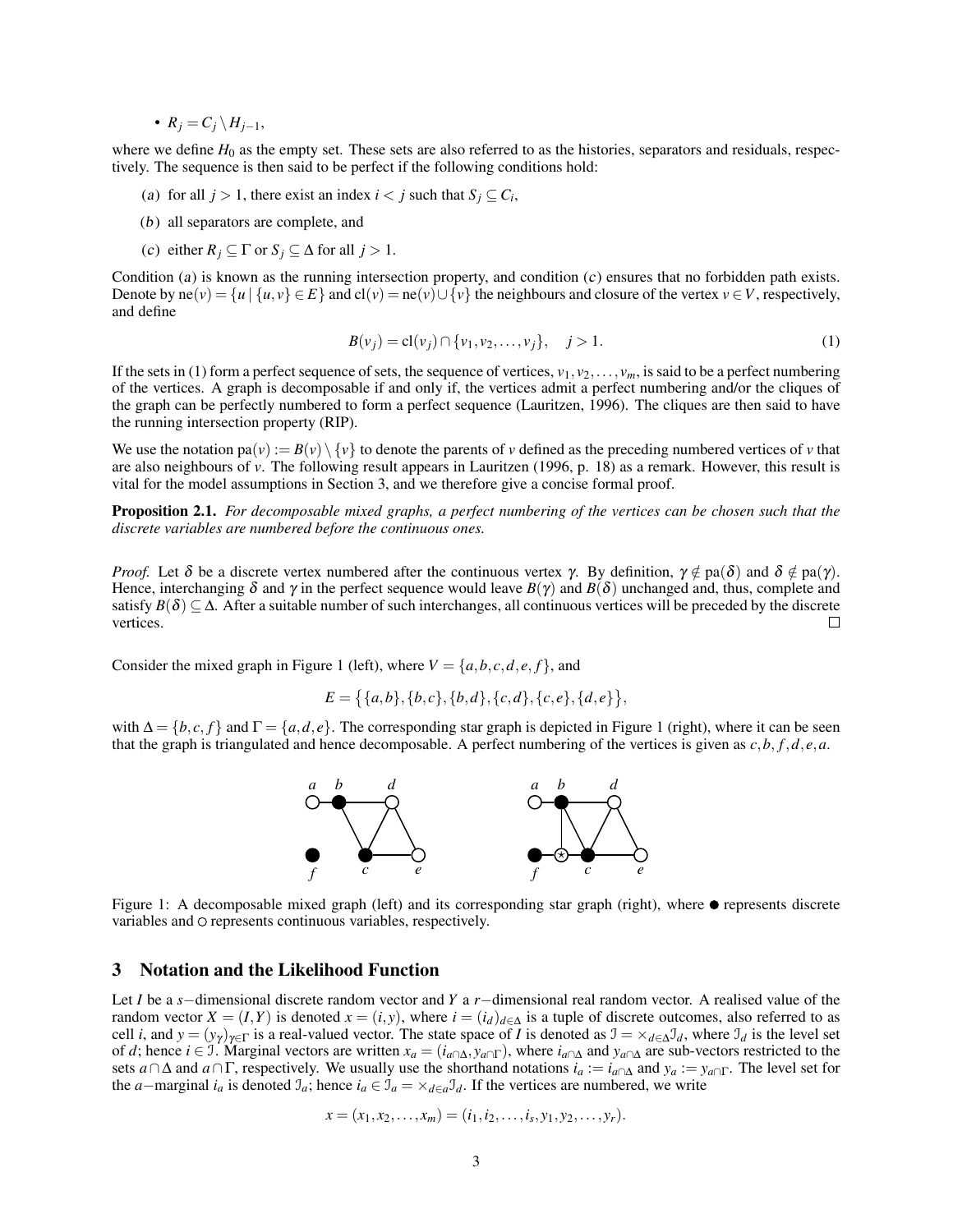The observed counts in cell *i* is denoted  $n(i)$ , and the probability of an observation falling in cell *i* is  $p(i)$ . The *a*−marginal table is then defined by the counts

<span id="page-3-1"></span>
$$
n_a(i_a) = \sum_{j:j_a=i_a} n(j),
$$

and similarly for the marginal probabilities  $p_a$ . For the empty set,  $a = \emptyset$ , we write  $n(i_0) = |n|$ , where  $|n| = \sum_{i \in \mathcal{I}} n(i)$  is the total number of counts.

We assume that *I* has probability mass function  $p$ , and that  $Y$ , given  $I = i$ , is a multivariate Gaussian model with mean and variance depending on cell *i*. A distribution of this form is called an inhomogeneous conditional Gaussian (CG) distribution [\(Lauritzen and Wermuth,](#page-13-9) [1989\)](#page-13-9). The joint density is written as

$$
f(x) = f(i, y) = f(y | i) \times p(i).
$$
 (2)

If the variance is assumed to be independent of the discrete variables, the model is referred to as a homogeneous CG distribution. The inhomogeneous case is treated below (with some additional details in Appendix [A\)](#page-11-0). The homogeneous case is discussed in Section [4.3.](#page-5-0) Given a perfect numbering of the vertices, Proposition [2.1](#page-2-5) allows the following factorisation of the joint density

<span id="page-3-2"></span><span id="page-3-0"></span>
$$
f(x) = p(i) \times \prod_{j=1}^{r} f(y_j | x_{pa_j}),
$$
\n(3)

with  $pa_j := pa(y_j)$ . The univariate conditional densities in the product [\(3\)](#page-3-0) are still Gaussian with a conditional mean depending on the parents. Such models are called CG regressions, see e.g. [Edwards](#page-12-4) [\(2012\)](#page-12-4). One particular useful feature of decomposable models is, that the maximum likelihood estimates of the parameters in [\(2\)](#page-3-1) can be obtained from those in [\(3\)](#page-3-0). We now derive the maximised likelihood of [\(3\)](#page-3-0), which is then exploited in Section [4](#page-4-0) in order to arrive at a test statistic to be used in connection with outlier detection.

Suppose we have a sample of i.i.d. observations,  $x^{\ell} = (i^{\ell}, y^{\ell})$  for  $\ell = 1, 2, ..., |n|$ , from a decomposable mixed graphical model, and let  $\mathbf{x} = (x^1, x^2, \dots, x^{|n|})$  be the vector of observations. The likelihood of the *j*'th Gaussian factor then takes the form

$$
L(\theta_j; \mathbf{x}) = \prod_{\ell=1}^{|n|} f(y_j^{\ell} | x_{pa_j}^{\ell}) = \left( \prod_{\ell=1}^{|n|} \sigma^2 (i_{pa_j})^{-1/2} \right) \times \exp \left\{ -\frac{1}{2} \sum_{\ell=1}^{|n|} \sigma^{-2} (i_{pa_j}) (y_j^{\ell} - \mu (x_{pa_j}^{\ell}))^2 \right\},
$$
(4)

where  $\mu(x_{pa_j})$  and  $\sigma^2(i_{pa_j})$  are the conditional variance and mean of  $Y_j$  given  $X_{pa_j} = x_{pa_j}$ , respectively, and  $\theta_j$  is the set of parameters. Note, that the variances only depend on the cell values. From here, we simply write  $\mu_j(x) := \mu(x_{pa_j})$ and  $\sigma_j(i) := \sigma(i_{pa_j})$  to ease notation. The means are assumed to have linear parameterisations of the form

$$
\mu_j(x) = \alpha_j(i) + \beta_j^T(i)y_{pa_j}, \quad \text{for } i \in \mathcal{I}_{pa_j},
$$

where  $\alpha_j$  is a real-valued function of the cells, and  $\beta_j$  is a real-valued vector function of the cells with dimension |pa<sub>j</sub> ∩ Γ|. Define the subset of observations in cell  $i_a$  by  $\eta(a) := \{ \ell \mid i_a^{\ell} = i_a \}$ . Then, the likelihood in [\(4\)](#page-3-2) can be written as the product of simple Gaussian likelihoods

$$
L(\theta_j; \mathbf{x}) = \left( \prod_{i \in \mathcal{I}_{\text{pa}_j}} \sigma_j^2(i)^{-n_{\text{pa}_j}(i)/2} \right) \times \exp \left\{ -\frac{1}{2} \sum_{i \in \mathcal{I}_{\text{pa}_j}} \sigma_j^{-2}(i) \sum_{k \in \eta(\text{pa}_j)} (y_j^k - \mu_j(x^k))^2 \right\}
$$
  
= 
$$
\prod_{i \in \mathcal{I}_{\text{pa}_j}} \left( \sigma_j^2(i)^{-n_{\text{pa}_j}(i)/2} \times \exp \left\{ -\frac{1}{2\sigma_j^2(i)} \sum_{k \in \eta(\text{pa}_j)} (y_j^k - \mu_j(x^k))^2 \right\} \right),
$$

implying that the sum of squares depends on a particular cell as  $x^k = (i^k, y^k)$ . The set of parameters can be written as  $\theta_j = \bigcup_{i \in \mathcal{I}_{pa_j}} {\{\alpha_j(i), \beta_j(i), \sigma_j^2(i)\}}$ . When  $pa_j \cap \Delta = \emptyset$ , we define  $\mathcal{I}_{\emptyset}$  as the empty set and  $\eta(\emptyset) := \{1, 2, ..., |n|\}$ . In this case, the likelihood reduces to the ordinary Gaussian likelihood, where the mean only depends on continuous variables, and the variance is homogeneous. That is,

$$
L(\theta_j; \mathbf{x}) = (\sigma_j^2)^{-|n|/2} \times \exp\bigg\{-\frac{1}{2\sigma_j^2}\sum_{\ell=1}^{|n|} (y_j^{\ell} - \mu_j(y^{\ell}))^2\bigg\},\,
$$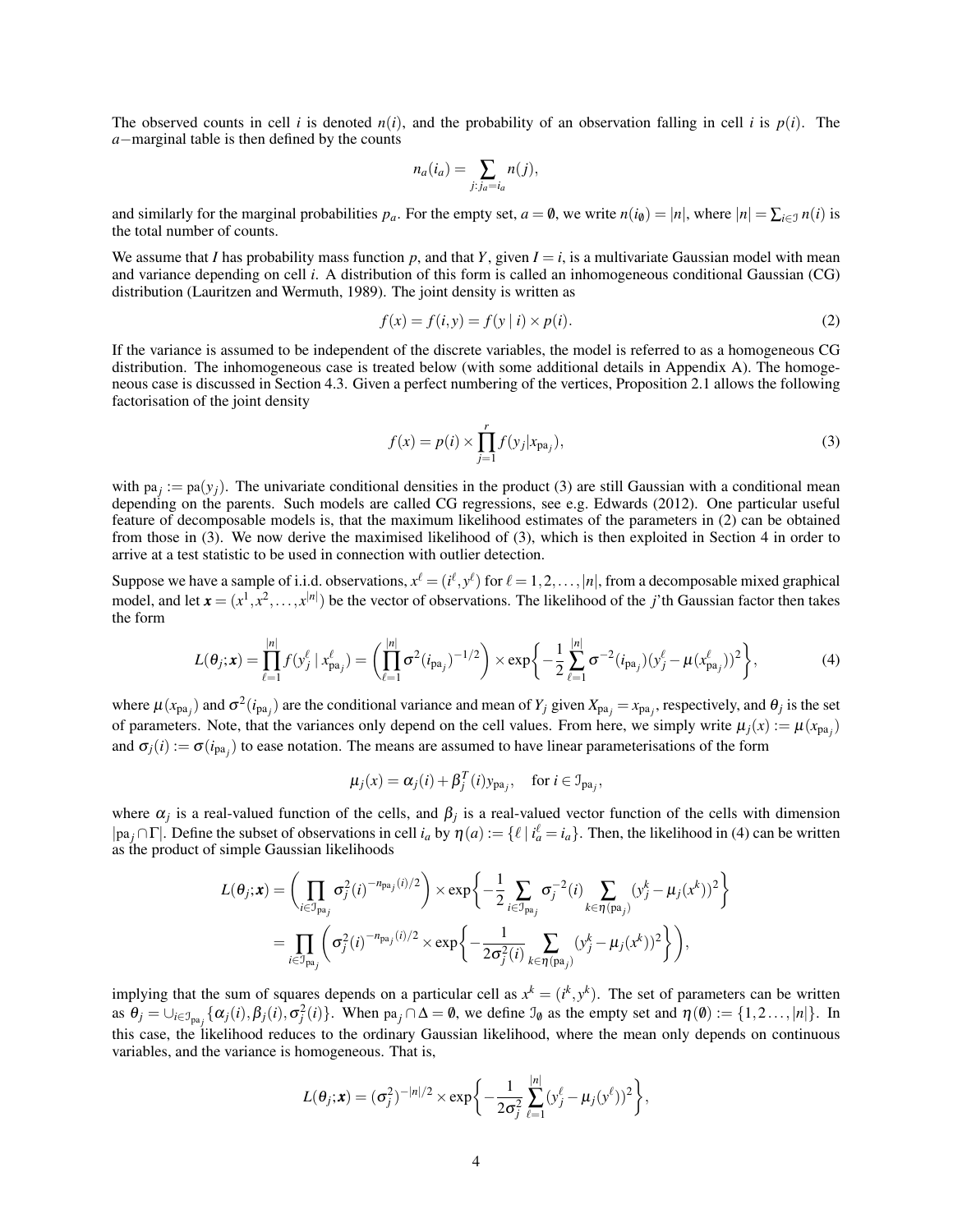where  $\theta_j := {\alpha_j, \beta_j, \sigma_j^2}$ . For the pure discrete factors, the likelihood is denoted by

<span id="page-4-1"></span>
$$
L(p;n) = \prod_{i \in \mathcal{I}} p(i)^{n(i)},\tag{5}
$$

where *n* is the table of counts and  $p = \{p(i)\}_{i \in \mathcal{I}}$ . Hence, the complete likelihood is given by

<span id="page-4-2"></span>
$$
L(\theta; \mathbf{x}) = L(p; n) \prod_{j=1}^{r} L(\theta_j; \mathbf{x}),
$$
\n(6)

where  $\theta = \bigcup_{j=1}^r {\theta_j} \cup \{p\}$ . Finally, using standard results for linear normal models, the maximum of the likelihood takes the form

$$
L(\hat{\boldsymbol{\theta}};\boldsymbol{x}) = \prod_{j=1}^r \left( \prod_{i \in \mathcal{I}_{pa_j}} \hat{\sigma}_j^2(i)^{-n_{pa_j}(i)/2} \times \exp\{-n_{pa_j}(i)/2\} \right) \times \prod_{i \in \mathcal{I}} \hat{p}(i)^{n(i)},\tag{7}
$$

where

$$
\hat{\sigma}_j^2(i) = \frac{1}{n_{\text{pa}_j}(i)} \sum_{k \in \eta(\text{pa}_j)} (y_j^k - \hat{\mu}_j(x^k))^2 \quad \text{and} \quad \hat{\mu}_j(x^k) = \hat{\alpha}_j(i^k) + \hat{\beta}_j^T(i^k) y_{\text{pa}_j}^k, \quad \text{for } i \in \mathcal{I}_{\text{pa}_j},
$$

and the linear parameters are estimated by ordinary least squares. Let  $C_1, C_2, \ldots, C_K$  be a sequence of cliques in  $G_\Delta$ satisfying the RIP ordering. It can then be shown [\(Lauritzen,](#page-13-6) [1996\)](#page-13-6) that

$$
\hat{p}(i) = \frac{1}{|n|} \frac{\prod_{k=1}^{K} n_{C_k}(i_{C_k})}{\prod_{k=2}^{K} n_{S_k}(i_{S_k})}, \quad \text{for } i \in \mathcal{I},
$$

which is the maximum likelihood estimates of [\(5\)](#page-4-1) as also exploited in the outlier detection model given in [Lindskou](#page-13-1) [et al.](#page-13-1) [\(2019\)](#page-13-1).

# <span id="page-4-0"></span>4 The Null Hypothesis and Deviance Test Statistic

We aim to test if the observation  $z = (i^0, y^0) := x^{|n|}$  is an outlier, i.e. it deviates significantly from all other observations. Suppose that  $i^0$  is an observation sampled from a distribution, *q*, different from *p*, the distribution of  $i^1, i^2, \ldots, i^{|n|-1}$ and that  $Y_j^0 | Z_{pa_j} = (i_{pa_j}^0, y_{pa_j}^0) \sim N(\lambda_j^0, \sigma_j^2(i^0))$ . Then, the null hypothesis takes the compound form

$$
H_0: \{\lambda_j^0 = \alpha_j(i^0) + \beta_j(i^0)^T y_{\text{pa}_j}^0, \ j = 1, 2, \dots, r\} \quad \wedge \quad \{q = p\}.
$$

Let  $E_{0,j} := \left\{ \alpha_j(i), \beta_j(i); i \in \mathbb{J}_{\text{pa}_j} \right\}$ , and define the set of mean parameters under  $H_0$  as  $E_0 = \cup_{j=1}^r E_{0,j}$ . The set of mean parameters under the alternative hypothesis is then given by  $E = \bigcup_{j=1}^{r} E_j$ , where  $E_j = E_{0,j} \cup \{\lambda_j\}$  and  $\lambda_j$  is a single parameter describing the conditional mean of  $Y_j^0$  given  $Z_{pa_j} = (i_{pa_j}^0, y_{pa_j}^0)$ . Hence, under the alternative hypothesis, the mean  $\lambda_j$  of  $Y_j^0$  is not restricted and is free to vary, and hence  $\hat{\lambda}_j = y_j^0$ . Let

$$
\theta_0 = E_0 \cup \{p\} \cup \{\sigma_j^2(i)\}_{j=1,2,\dots,r, i \in \mathcal{I}_{\mathrm{pa}_j}} \quad \text{and} \quad \theta = E \cup \{q\} \cup \{\sigma_j^2(i)\}_{j=1,2,\dots,r, i \in \mathcal{I}_{\mathrm{pa}_j}}.
$$

The likelihood ratio is then given by

$$
LR(z) = \frac{L(\hat{\theta}_0; \mathbf{x})}{L(\hat{\theta}; \mathbf{x})}.
$$

Using [\(7\)](#page-4-2), we obtain

$$
LR(z) = \prod_{j=1}^r \prod_{i \in \mathcal{I}_{pa_j}} \left( \frac{\hat{\sigma}_j^2(i)}{\hat{\sigma}_{j,0}^2(i)} \right)^{n_{pa_j}(i)/2} \times \frac{L(\hat{p};n)}{L(\hat{q};n)} = \prod_{j=1}^r \left( \frac{\hat{\sigma}_j^2(i^0)}{\hat{\sigma}_{j,0}^2(i^0)} \right)^{n_{pa_j}(i_{pa_j}^0)/2} \times \frac{L(\hat{p};n)}{L(\hat{q};n)},
$$

by exploiting that the two variance estimates coincide in all cells but  $i_{pa_j}^0$ . Further define

<span id="page-4-3"></span>
$$
Q_j := \hat{\sigma}_j^2(i^0)/\hat{\sigma}_{j,0}^2(i^0),\tag{8}
$$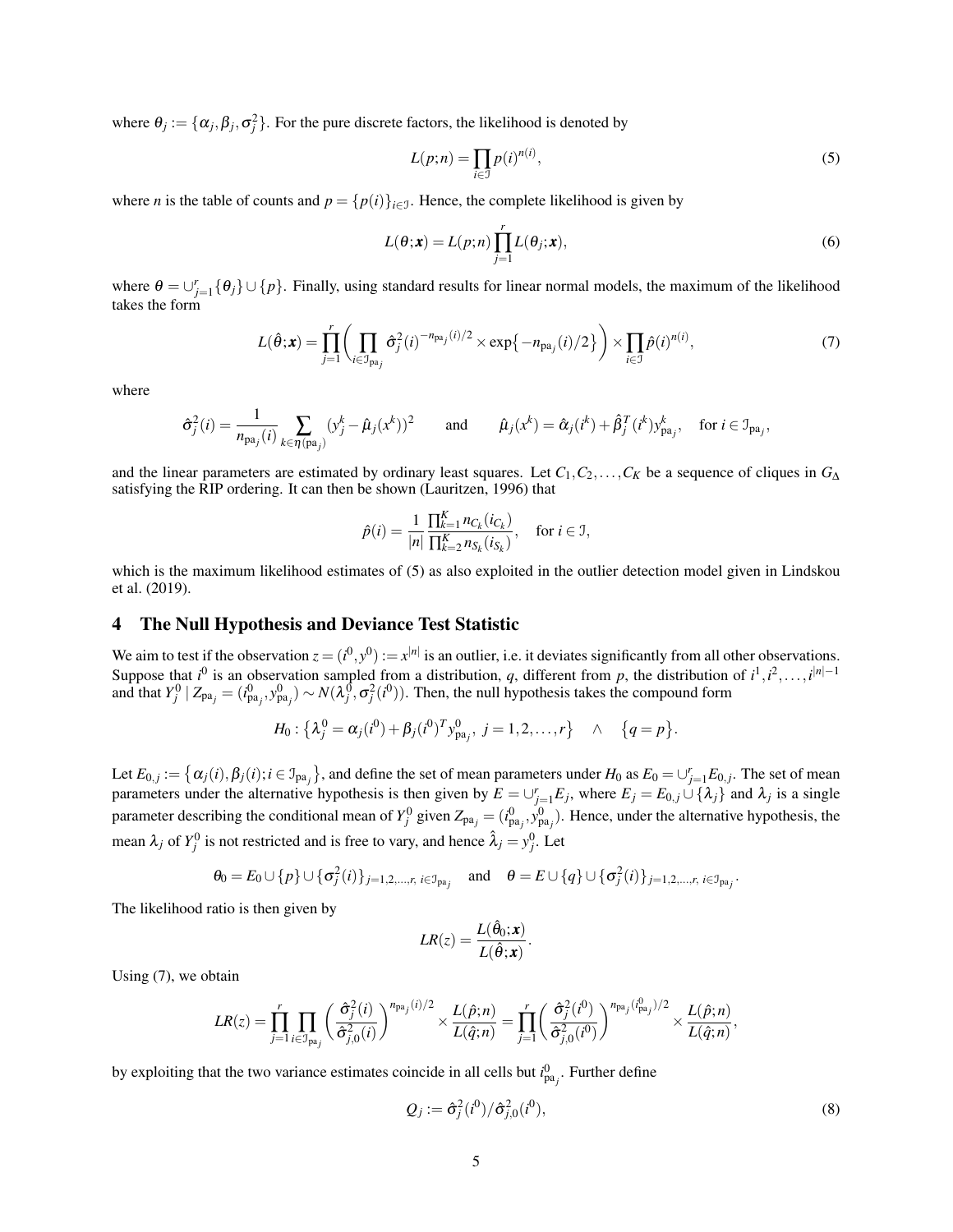and let the degrees of freedom  $df_j = n_{pa_j}(i_{pa_j}^0) - |pa_j \cap \Gamma| - 1$ . Using that  $E_{0,j}$  and  $E_j$  differ by exactly one parameter,  $\lambda_j$ , together with Cochran's theorem [\(Cochran,](#page-12-5) [1934\)](#page-12-5), it then follows that

$$
Q_j \sim \text{Beta}(df_j/2, 1/2), \quad \text{for } n_{pa_j}(i_{pa_j}^0) > |pa_j \cap \Gamma| + 1.
$$
 (9)

The likelihood ratio for the pure discrete part,  $Q_D := L(\hat{p}; n)/L(\hat{q}; n)$ , was investigated by [Lindskou et al.](#page-13-1) [\(2019\)](#page-13-1): Given a RIP ordering  $C_1, C_2, \ldots, C_K$  of the cliques in  $G_{\Delta}$ , it was shown that

$$
-2\log Q_D(z) = -2\bigg(\sum_{k=1}^K H(n_{C_k}(i_{C_k}^0)) - \sum_{k=2}^K H(n_{S_k}(i_{S_k}^0)) - H(|n|)\bigg),\tag{10}
$$

where  $H(x) := G(x-1) - G(x)$  and

<span id="page-5-4"></span><span id="page-5-2"></span><span id="page-5-1"></span>
$$
G(x) = \begin{cases} 0 & \text{if } x \le 0\\ x \log(x) & \text{if } x > 0. \end{cases}
$$

The total deviance test statistic for testing  $H_0$  is therefore given by

$$
D(z) := -2\log LR(z) = -\sum_{j=1}^{r} n_{pa_j}(i_{pa_j}^0) \log Q_j - 2\log Q_D(z). \tag{11}
$$

The following result state, that the quantities in  $(8)$  can be calculated independently when  $i^0$  is known.

<span id="page-5-5"></span>**Proposition 4.1.** The quantities  $Q_1, Q_2, \ldots, Q_r$  are jointly independent given  $i^0$ .

*Proof.* Notice first, that the distribution of  $Q_j$  in [\(9\)](#page-5-1) is conditional on  $x_1^0, \ldots, x_{j-1}^0$ . But since the distribution only depends on  $df_j$ , we conclude that  $Q_j$  is independent of  $Q_1, Q_2, \ldots, Q_{j-1}$  given  $i^0$ . Repeating this argument for  $j =$  $r, r-1, \ldots, 2$ , the result follows.  $\Box$ 

## <span id="page-5-3"></span>4.2 A Note on Studentized Residuals

For each *j*, the ratio  $Q_j$  can be used for an outlier test on data that conforms with  $i_{pa_j}^0$  using studentized residuals. Recall, that a studentized residual is of the form

$$
r_j^0 = \frac{y_j^0 - \tilde{\mu}_j(z)}{\sqrt{\tilde{\sigma}_j^2(i^0)(1 - h_j^0)}} \sim t_{df_j},
$$

where  $h_j^0$  is the so called leverage, which is the *j*'th diagonal element of the hat matrix, and where  $\tilde{\sigma}^2$  and  $\tilde{\mu}$  are the estimates under the alternative hypothesis, i.e. excluding *z*. Let  $f = (r_j^0)^2$ . Then,  $f \sim F_{1, df_j}$ , and since the Beta distribution is mirror-symmetric, we obtain

$$
Q_j := 1 - \frac{f/df_j}{1 + f/df_j} \sim \text{Beta}(df_j/2, 1/2).
$$

Hence, the contribution of the *j*'th ratio  $Q_j$  in [\(11\)](#page-5-2) is large when  $|r_j^0|$  is large, i.e. when  $y_j^0$  is deviating from the expectation under  $H_0$  in cell  $i_{pa_j}^0$ .

#### <span id="page-5-0"></span>4.3 The Homogeneous Case

In the homogeneous case, the conditional variance of  $Y_j$  given  $X_{pa_j} = (i_{pa_j}, y_{pa_j})$  is assumed to be independent of the discrete parents. That is, it is assumed that  $\sigma_j^2(i) = \sigma_j^2$  for all  $i \in \mathcal{I}_{pa_j}$ . It follows that the maximised likelihood function in [\(7\)](#page-4-2) reduce to

$$
\prod_{j=1}^r (\hat{\sigma}_j^2)^{-|n|/2} \times \exp\{-|n|/2\} \times \prod_{i \in \mathcal{I}} \hat{p}(i)^{n(i)},
$$

<span id="page-5-6"></span>where

$$
\hat{\sigma}_j^2 = \frac{1}{|n|} \sum_{i \in \mathcal{I}_{\text{pa}_j}} \sum_{k \in \eta(\text{pa}_j)} (y_j^k - \hat{\mu}_j(x^k))^2 \quad \text{and} \quad \hat{\mu}_j(x^k) = \hat{\alpha}_j(i^k) + \hat{\beta}_j^T y_{\text{pa}_j}^k.
$$
 (12)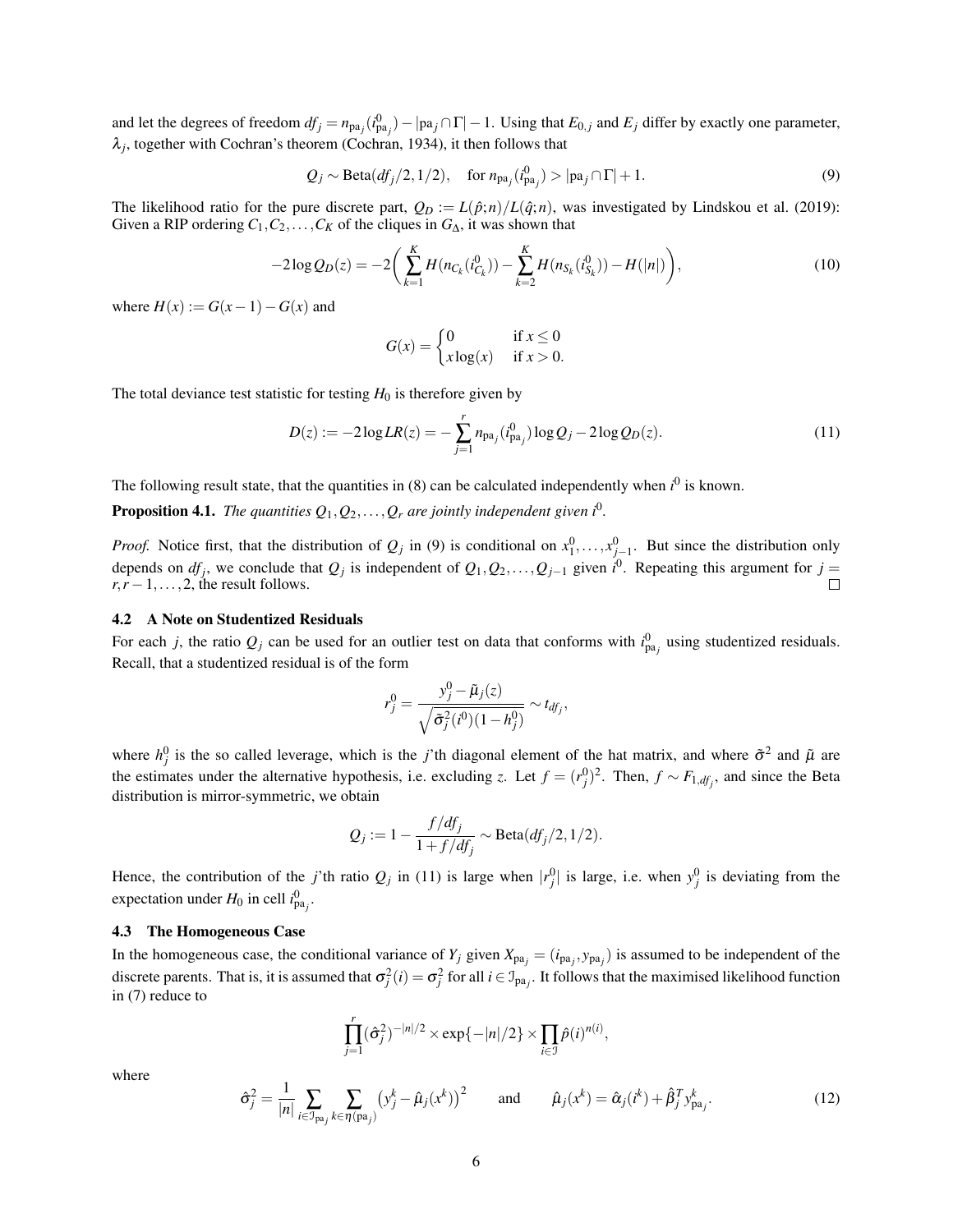Notice, that  $\hat{\beta}_i$  does not depend on any cells, since otherwise the marginal variance would not be independent of the discrete parents. Under the null hypothesis, the likelihood ratio now takes the form

$$
\prod_{j=1}^r \left(\frac{\hat{\sigma}_j^2}{\hat{\sigma}_{j,0}^2}\right)^{-|n|/2} \times Q_D.
$$

Let 
$$
Q_j^h = \hat{\sigma}_j^2 / \hat{\sigma}_{j,0}^2
$$
, and define  $df_j^h = |n| - |\text{pa}_j \cap \Gamma| - |\mathcal{I}_{\text{pa}_j}^+|$ , where  $\mathcal{I}_{\text{pa}_j}^+$  is the non-zero cells in  $\mathcal{I}_{\text{pa}_j}$ ,  $j = 1, ..., r$ . Then  

$$
Q_j^h \sim \text{Beta}(df_j^h/2, 1/2),
$$

when  $df_j^h > 0$ . In the case where pa<sub>j</sub> ∩ $\Delta = \emptyset$ , the degrees of freedom coincide in the homogeneous and inhomogeneous case, such that  $df_j^h = df_j = |n| - |pa_j \cap \Gamma| - 1$ .

#### 4.4 Evaluating Deviances

In order to evaluate the deviance,  $D(z)$ , for a new observation, *z*, in the inhomogeneous case, one must compute the variance estimates  $\hat{\sigma}_{j,0}^2(i^0)$  and  $\hat{\sigma}_j^2(i^0)$  to obtain  $Q_j$  for  $j = 1, 2, ..., r$ . Similarly, in the homogeneous case, the estimates  $\hat{\sigma}_j^2$  and  $\hat{\sigma}_{j,0}^2$  must be computed to obtain  $Q_j^h$  for  $j = 1,2,\ldots,r$ . In the following, we give efficient methods for the calculations.

#### 4.4.1 Inhomogeneous Case

A natural way of estimating the variances in the inhomogeneous case is by fitting two linear regression models, one under the null hypothesis and one under the alternative hypothesis. Exploiting the connection to studentized residuals, it is only required to fit a single linear regression model under the alternative hypothesis (i.e. excluding *z*) and then calculate the quantities  $Q_j = 1 - (f/df_j)/(1 + f/df_j)$  as explained in Section [4.2.](#page-5-3)

#### 4.4.2 Homogeneous Case

In order to estimate the variances in the homogeneous case using linear regression,  $(|pa_j \cap \Gamma| + |\mathcal{I}_{pa_j}^+|) \times (|pa_j \cap \Gamma| + |\mathcal{I}_{pa_j}^+|)$ 

 $|J_{pa_j}^+|$ )–dimensional matrices must be inverted. Such inversions can be expensive even when  $|pa_j|$  is small since  $|J_{pa_j}^+|$ may be large if some of the discrete variables have many levels. However, it is not of interest to know the estimated mean parameters; these are only required to estimate the variances and hence calculate  $Q_j^h$ . We circumvent this problem by centring the observations. As a consequence, we only need to invert matrices of dimension |pa *<sup>j</sup>* ∩Γ| × |pa *<sup>j</sup>* ∩Γ|. See Appendix [A](#page-11-0) for details.

#### <span id="page-6-0"></span>5 The Outlier Test

In this section, we summarise the results of the previous sections and suggest a novel outlier detection procedure, ODMGM, using CGR models in Algorithm [2.](#page-7-1) We first reiterate the method given in [Lindskou et al.](#page-13-1) [\(2019\)](#page-13-1) for simulating discrete cells in Algorithm [1,](#page-6-1) which is needed in Algorithm [2.](#page-7-1) The method is based on a RIP ordering of the cliques in a pure discrete graph and, exploiting, the chain rule

$$
P(I = i) = P(I_{C_1} = i_{C_1}) \prod_{k=2}^{K} P(I_{C_k} = i_{C_k} | I_{S_k} = i_{S_k}),
$$

where the RIP ordering ensures that the cell value  $i_{S_k}$  is known, since it holds that  $S_k \subset C_j$  for some  $j < k$  (this is exploited in line [7](#page-6-1) of Algorithm [1\)](#page-6-1).

<span id="page-6-1"></span>Algorithm 1 Simulate Cells in Pure Discrete Decomposable Graphical Models

1: procedure (*G*: Pure discrete decomposable graph. *U*: Dataset of observations)

- 2: Form the contingency table *n* of all observations in *U*
- 3: Construct a sequence of cliques,  $C_1, C_2, ..., C_K$ , having RIP from *G*<br>4: Let  $i := \{\}$  be an ordered list

4: Let  $i := \{\}$  be an ordered list<br>5: Simulate  $i_C$ , using the probable

- 5: Simulate  $i_{C_1}$  using the probability table  $n_{C_1}(i_{C_1})/|n|$  and append  $i_{C_1}$  to  $i$
- 6: **for**  $k = 2, 3, ..., K$  **do**<br>7: **Simulate**  $i_C \setminus s$  **us**
- 7: Simulate  $i_{C_k \setminus S_k}$  using the conditional probability table  $n_{C_k}(i_{C_k \setminus S_k}, i_{S_k})/n_{S_k}(i_{S_k})$
- 8: Append  $i_{C_k \setminus S_k}$  to *i*
- 9: end for

#### 10: end procedure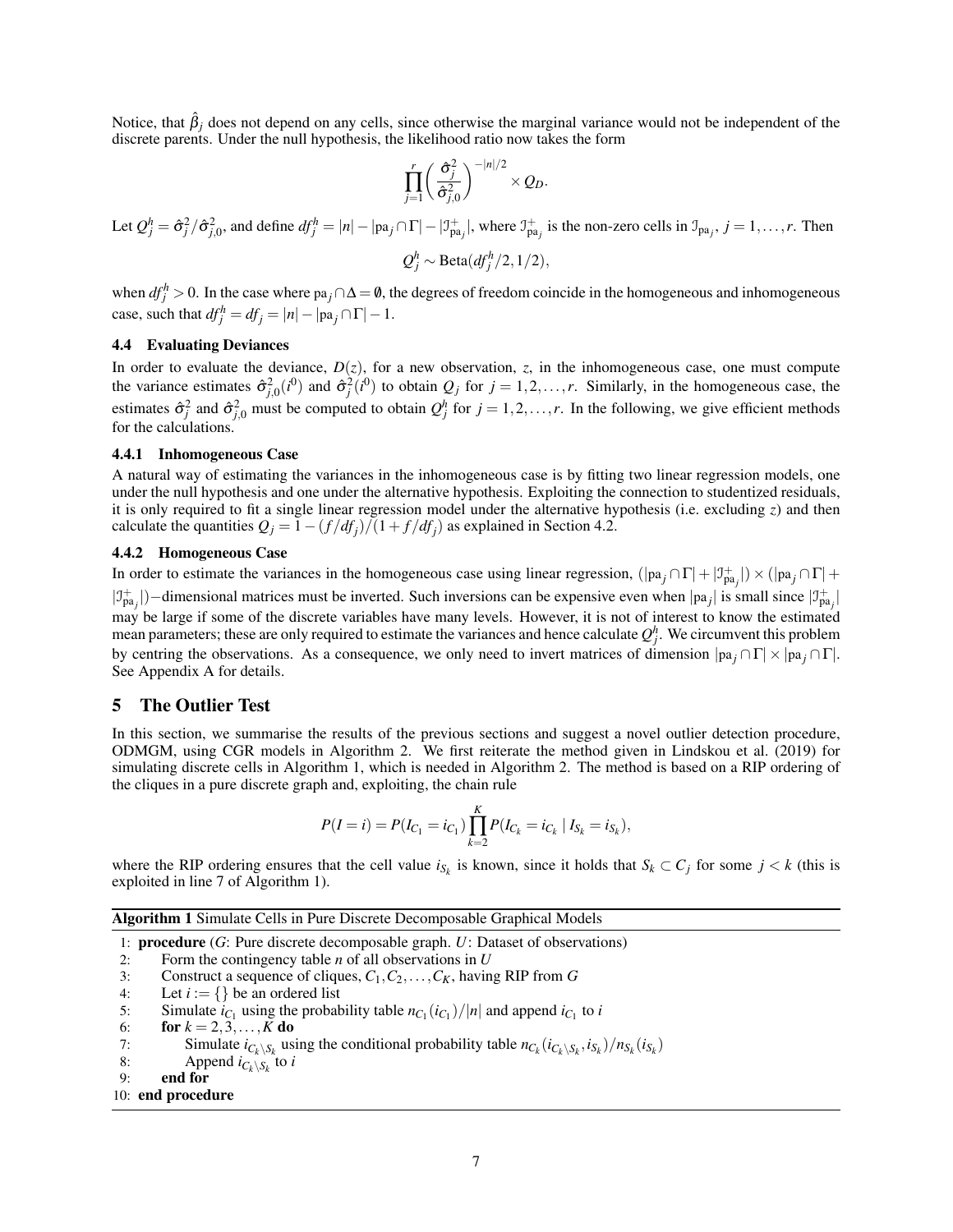<span id="page-7-1"></span>Algorithm 2 Outlier Detection in Mixed Graphical Models (ODMGM)

1: procedure (*G*: Decomposable mixed graph, *U*: Dataset of observations, *z*: New observation.) 2: Append *z* to *U* and form the contingency table *n* of all observations 3: Find a perfect ordering of the vertices in *G* 3: Find a perfect ordering of the vertices in *G* 4: Construct the pure graph  $G_{\Delta}$ <br>5: **for**  $\ell = 1, 2, ..., N$  **do** for  $\ell = 1,2,\ldots,N$  do 6: Simulate cell  $i^{\ell}$  by applying Algorithm [1](#page-6-1) on  $G_{\Delta}$ 7: **for**  $j = 1, 2, ..., r$  **do** 8: **if**  $df_j \ge 0$  **then** 9: simulate  $Q_j$  from Beta $(df_j/2, 1/2)$ <br>10: **end if** end if 11: end for 12: Calculate  $D(x^{\ell})$  by applying [\(10\)](#page-5-4) to cell  $i^{\ell}$  and add it to  $-\sum_{j:d f_j \ge 0} n_{pa_j}(i^{\ell}_{pa_j}) \log(Q_j)$ 13: end for 14: Define the empirical CDF,  $F(x) = N^{-1} \sum_{\ell=1}^{N} \mathbb{1}[D(x^{\ell}) \leq D(x)]$ , and calculate  $D(z)$  using [\(11\)](#page-5-2) 15: **if**  $F(z) > 1 - \alpha$  then 16: declare *z* as outlier in *U* at an  $\alpha$ -level 17: end if 18: end procedure

Notice that, in Algorithm [2](#page-7-1) the new observation, *z*, is appended to the data, *U*; i.e. under the null hypothesis it is assumed that *z* originates from the same generating process as all the observations in *U*. Next, due to the results in [\(9\)](#page-5-1), it is not necessary to simulate the associated continuous part of each simulated cell in order to simulate the deviances. This implies a large reduction in the computational time needed for simulation. As a consequence of Proposition [4.1,](#page-5-5) the quantities  $Q_j$ , can be computed in parallel due to conditional independence.

The homogeneous version follows by replacing  $df_j$  and  $Q_j$  with their respective counterparts,  $df_j^h$  and  $Q_j^h$ , and replacing all  $n_{pa_j}(i_{pa_j})$  in line [12](#page-7-1) with  $|n|$ .

## <span id="page-7-0"></span>6 Real Data Example

In this section, we apply ODMGM to the cover type (CT) data from the UCI Machine Learning Repository [\(Dua](#page-12-6) [and Graff,](#page-12-6) [2017\)](#page-12-6). This dataset demands the usage of non-trivial models in order to capture the large amount of information. This has caught the attention of researchers in the machine learning community in order to benchmark different classification models. Each sample in the data is taken from a  $30m \times 30m$  patch of forest that is classified as one of seven CTs represented as integers: 1: Spruce/Fir (37%), 2: Lodgepole Pine (48%), 3: Ponderosa Pine (6%), 4: Cottonwood/Willow (1%), 5: Aspen (2%), 6: Douglas-fir (3%) and 7: Krummholz (4%). In addition, the CT data contains 53 explanatory variables of which 44 are discrete with two levels (i.e. binary). Of these, 40 describe the presence (or absence) of a particular soil type, and four describes the presence (or absence) of the wilderness area. The remaining variables are continuous and includes for example elevation, slope, horizontal distance to hydrology and hillshade at noon. [Dua and Graff](#page-12-6) [\(2017\)](#page-12-6) gave a thorough explanation of the entire dataset. The original dataset consists of 581,000 samples, however, we have down-sampled to 20,000 samples to keep the CPU running time down while preserving the frequency distribution of the CTs.

Recently, [Kumar and Sinha](#page-13-10) [\(2020\)](#page-13-10) applied a random forest model to obtain a classification accuracy of 95% when predicting the CT of a sample. We demonstrate, that classification should be conducted with caution since, in many situations, more than a single CT is a statistically plausible explanation of a sample. Furthermore, some authors, e.g. [Zhiwei et al.](#page-13-11) [\(2017\)](#page-13-11), assumed the explanatory variables to be independent, which we show is an invalid exorbitant assumption.

We start the analysis by fitting an interaction graph using the R package gRapHD [\(de Abreu et al.,](#page-12-7) [2009\)](#page-12-7) to investigate the complexity of the CT data. The interaction graph, *G*, is depicted in Figure [2](#page-8-0) (left), where white vertices represent continuous variables, black vertices represent discrete variables, and the grey vertex is the class variable. Clearly, the explanatory variables are associated with CT either by a direct relation or implicitly through other explanatory variables. The interaction graph is rather complex and it is thus questionable to assume independence among all variables. There are four isolated variables, i.e. they are not connected to any other variable in the graph. We have removed these four variables (columns 21, 22, 50 and 51 in the UCI dataset) to reduce the complexity.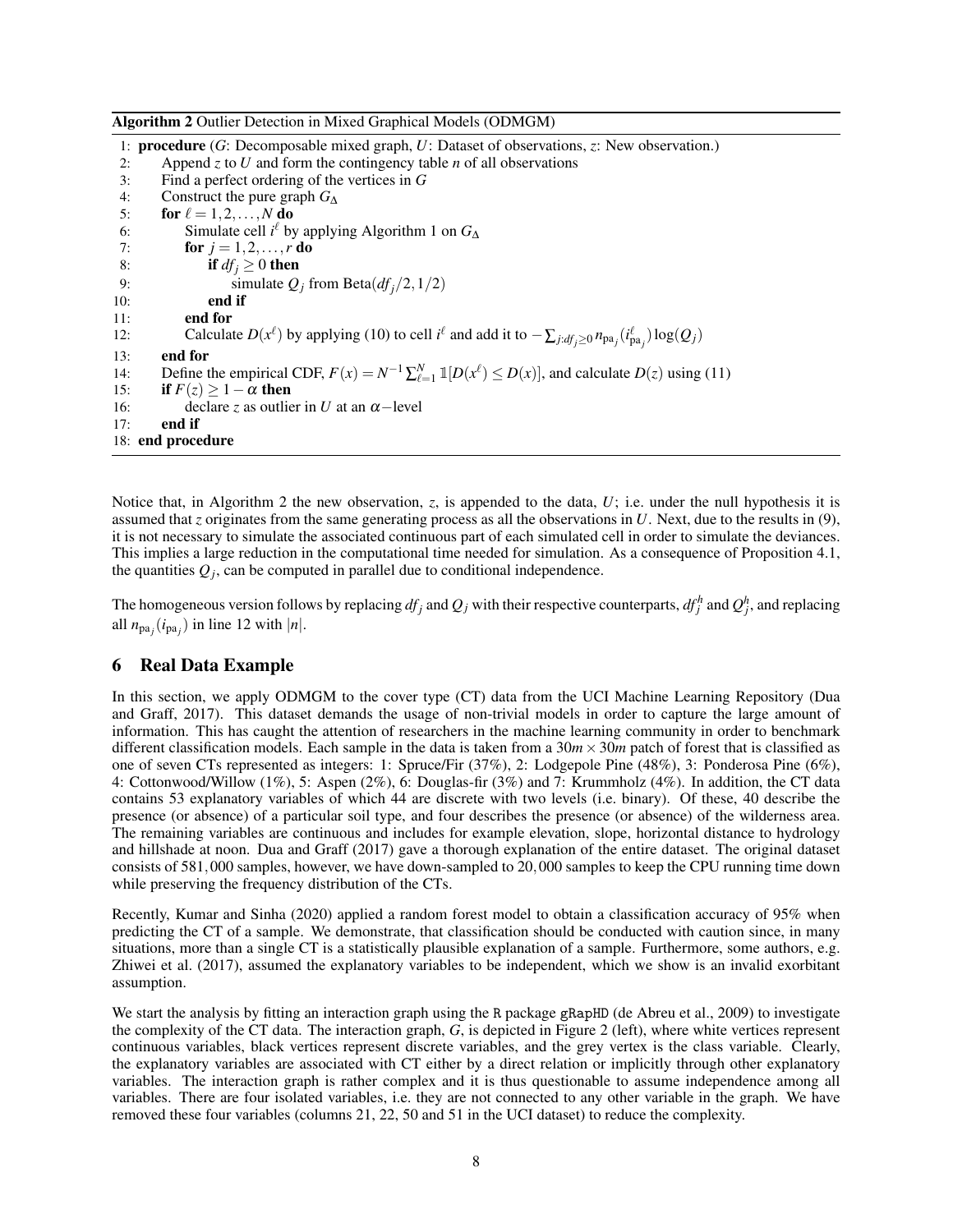In order to benchmark ODMGM as an outlier tool, we construct seven interaction graphs, one for each class. Figure [2](#page-8-0) shows one of the more complex interaction graphs for class 1 (*G*1, middle) and the simplest one for class 7 (*G*7, right). Notice, that these are quite different implying that samples from different classes are, most likely, generated by different mechanisms with intrinsic association differences among the explanatory variables.

In Section [6.2,](#page-9-0) we use these interaction graphs to calculate the proportion of samples that ODMGM is able to declare as outliers in each class. We benchmark the results to those of iForest. In the following section, we investigate if the underlying assumptions of the CGR model in class 7, which was chosen for simplicity due to its simpler interaction structure compared to the other classes, is valid.

<span id="page-8-0"></span>

Figure 2: Left: Interaction graph, *G*, for the down-sampled CT data including the class variable. Middle: Interaction graph, *G*1, for class 1. Right: Interaction graph, *G*7, for class 7. Discrete variables are black, continuous variables are white and the central, grey vertex in the left graph represent the class variable.

## 6.1 Verifying CGR Assumptions

<span id="page-8-1"></span>Consider the subgraph  $H_7$  of  $G_7$  in Figure [3,](#page-8-1) where we have named the vertices according the column position of the corresponding variables in the cover type data.



Figure 3: The subgraph  $H_7$  of  $G_7$  illustrating some of the associations between the CT variables for class 7.

The subgraph *H*<sup>7</sup> in Figure [3](#page-8-1) consists of the continuous variables and the corresponding discrete parents. Using MCS together with Proposition [2.1,](#page-2-5) a perfect numbering of the vertices can be computed such that  $pa(v_1) = \{v_{52}, v_{54}\},\$  $pa(v_5) = \{v_6, v_{10}, v_{11}\}\$ ,  $pa(v_7) = \{v_2, v_3, v_{52}, v_{53}\}\$ ,  $pa(v_8) = \{v_2, v_3, v_7, v_{52}, v_{53}\}\$ ,  $pa(v_9) = \{v_2, v_3, v_7, v_8, v_{52}, v_{53}\}\$  and  $pa(v_{10}) = \{v_{11}, v_{12}\}$ . First, we make a graphical check for  $v_1$  and  $v_{10}$  being approximately Gaussian given their parents, see Figure [4.](#page-9-1) In the light of a rather complex model, the density plots in Figure [4](#page-9-1) look fairly symmetric and bell-shaped for  $v_1$  (top row, Figure [4\)](#page-9-1). For  $v_{10}$ , the densities are neither symmetric nor bell-shaped, but the deviations from the Gaussian distribution are not large (bottom row, Figure [4\)](#page-9-1).

It is difficult graphically to verify, whether  $v_5$ ,  $v_7$ ,  $v_8$  and  $v_9$  are Gaussian with mean values depending on their parents, since they all have more than one continuous parent. Instead, we shall assess the adequacy of the assumptions simply by calculating the squared coefficient of determination,  $R^2$ , for each combination of the discrete parents. The results are summarised in Table [1,](#page-9-2) where the numbers represent the values of  $R^2$  for the given configurations of  $v_{52}$  and  $v_{54}$ . It can be noticed, that no samples had the configuration  $(v_{52}, v_{54}) = (1,1)$ . The values of  $R^2$  are overall satisfactory.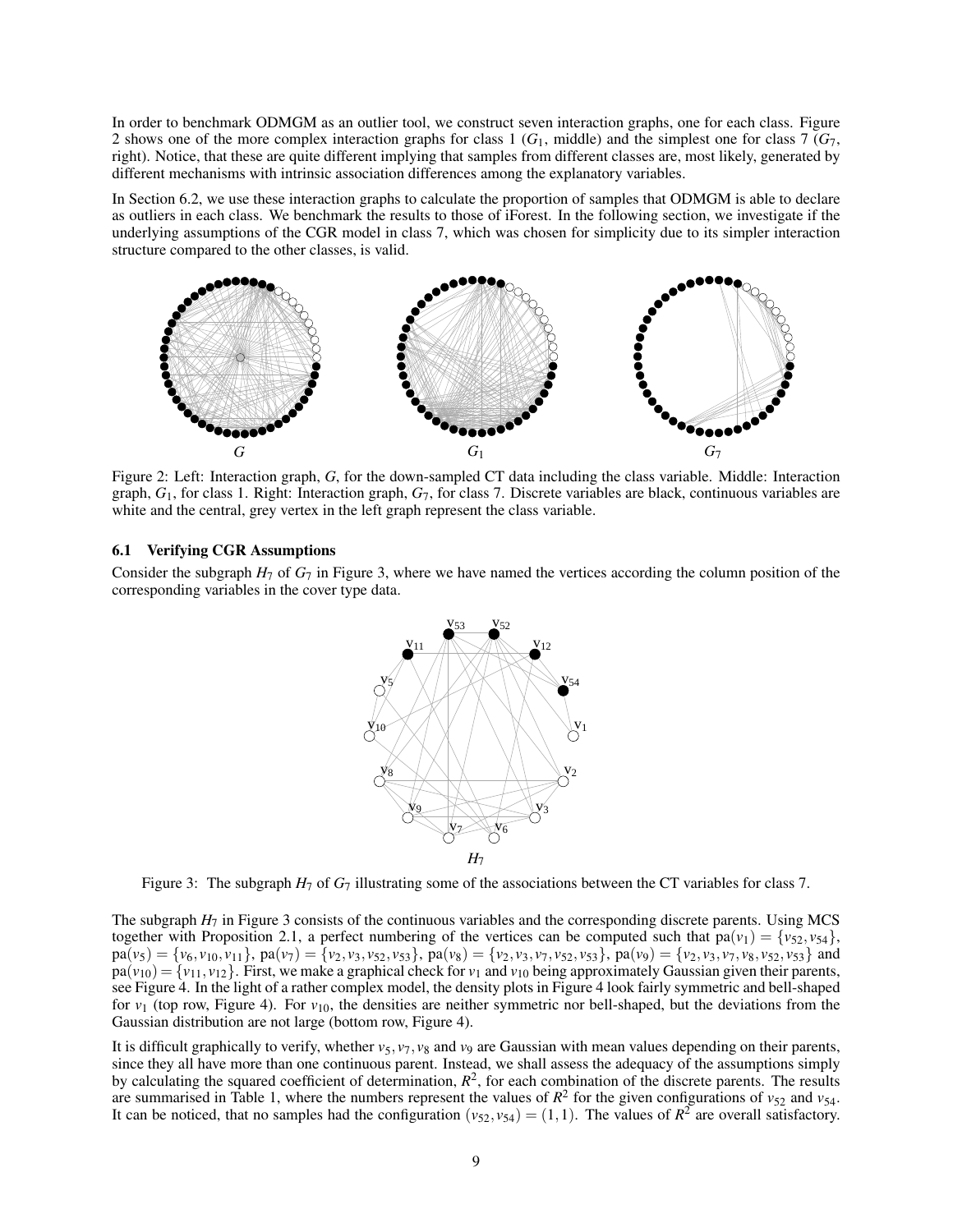<span id="page-9-1"></span>

Figure 4: Density plots of  $v_1$  (top row) and  $v_{10}$  (bottom row) given the configurations of their discrete parents. The panel headers indicate the level of the discrete parents, e.g.  $v_{52} = 0$ ,  $v_{54} = 0$ , and the numbers of observations, e.g.  $n(0,0) = 368.$ 

<span id="page-9-2"></span>Notice, that the values for the model of *v*<sub>9</sub> indicates a nearly perfect linear association. The model of *v*<sub>5</sub> has  $R^2$ —values of 0.011 and 0.258 for  $v_{11} = 0$  and  $v_{11} = 1$ , respectively which is less impressive.

Table 1: Summary of model performance using the squared coefficient of determination,  $R^2$ .

| Model                            | $(v_{52}, v_{54})$ : | $(0,0)$ $(1,0)$ |                   | (0,1) |
|----------------------------------|----------------------|-----------------|-------------------|-------|
| $v_7 \sim v_2 + v_3$             |                      |                 | 0.174 0.580 0.396 |       |
| $v_8 \sim v_2 + v_3 + v_7$       |                      |                 | $0.575$ 0.405     | 0.599 |
| $v_9 \sim v_2 + v_3 + v_7 + v_8$ |                      |                 | 0.992 0.998 0.988 |       |

#### <span id="page-9-0"></span>6.2 Performance

We now apply both ODMGM and iForest to the CT data and summarise the results in Figure [5.](#page-10-0) Given a specific class, one of the facets, we calculate the proportion of observations for all other classes that ODMGM and iForest, respectively, are able to declare as outliers in that specific class. Proportions for ODMGM are shown by circles whereas results for iForest are shown as filled dots. The grey bands highlight the proportion of in-class outlier detection; proportions in this band should optimally equal the significance level, here, 0.05. Notably, it is difficult to detect outliers in class 1 and 2 regardless of which method is used. In general, though, ODMGM outperforms iForest and iForest is in fact worse than random guessing in the majority of the tests (many rejection fractions less than 0.5). Specifically, for class 7 the difference in performance is heavily pronounced.

The presented methodology allows each observation to be tested as outlier in each of the classes in a dataset. Consequently, an observation can be declared an outlier in no, some, or all classes. In the cover type dataset with seven classes, this implied that there may be up to  $2^7 = 128$  different rejection/acceptance combinations. In Figure [6,](#page-10-1) we plotted the different types of combinations seen in the down-sampled dataset (created by the UpSetR R-package, [Gehlenborg,](#page-13-12) [2019\)](#page-13-12). There are 819 observations that were rejected in all classes and 1,784 observations accepted in a single class. Furthermore, as expected from Figure [5,](#page-10-0) many observations are simultaneously accepted in both class 1 and 2 (e.g. 5,479 in just those two, and 6,931 with an additional class (class 5: 3,639, class 7: 3,151, and class 6: 141, respectively). The aggregation in Figure [6](#page-10-1) does not take the true class into consideration as in Figure [5.](#page-10-0) However, since the majority of the observations are of class 1 or 2 (85%), these also belong to the classes in which most observations are accepted. Furthermore 77% ( $n = 15,365$ ) and 80% ( $n = 16,078$ ) were accepted as being of class 1 and 2, respectively. This emphasises the risk of assigning an observation to a single class, which is the typical approach in a classification setup.

## 7 Conclusions and Future Work

In this paper, we present a new probabilistic method, ODMGM, for outlier detection in high-dimensional data with mixed variables. The methodology uses a theoretically sound formulation of what is meant by an outlier. We studied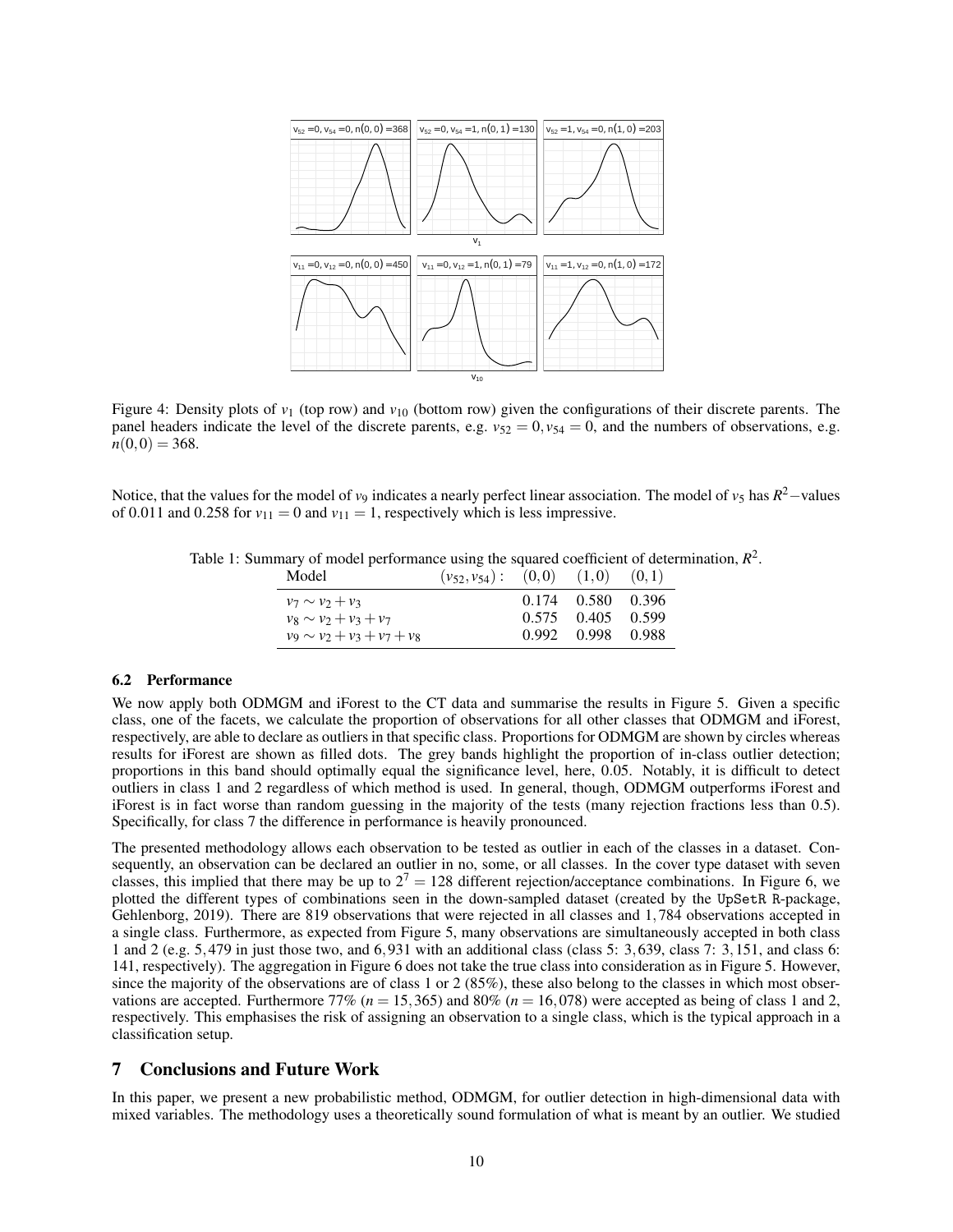

<span id="page-10-0"></span>

Figure 5: Each observation in the down-sampled dataset was tested as outlier in each class using both iForest (dark points) and ODMGM (light points), respectively. The panels show how often each of the cover types is rejected in the classes. The grey bands highlights the proportion of in-class outlier detection.

<span id="page-10-1"></span>

Figure 6: Diagram showing the distribution of the various combinations of accepted classes for the down-sampled CT dataset. Dots (and lines) in the lower part correspond to the accepted CT classes (created by the UpSetR R-package, [Gehlenborg,](#page-13-12) [2019\)](#page-13-12).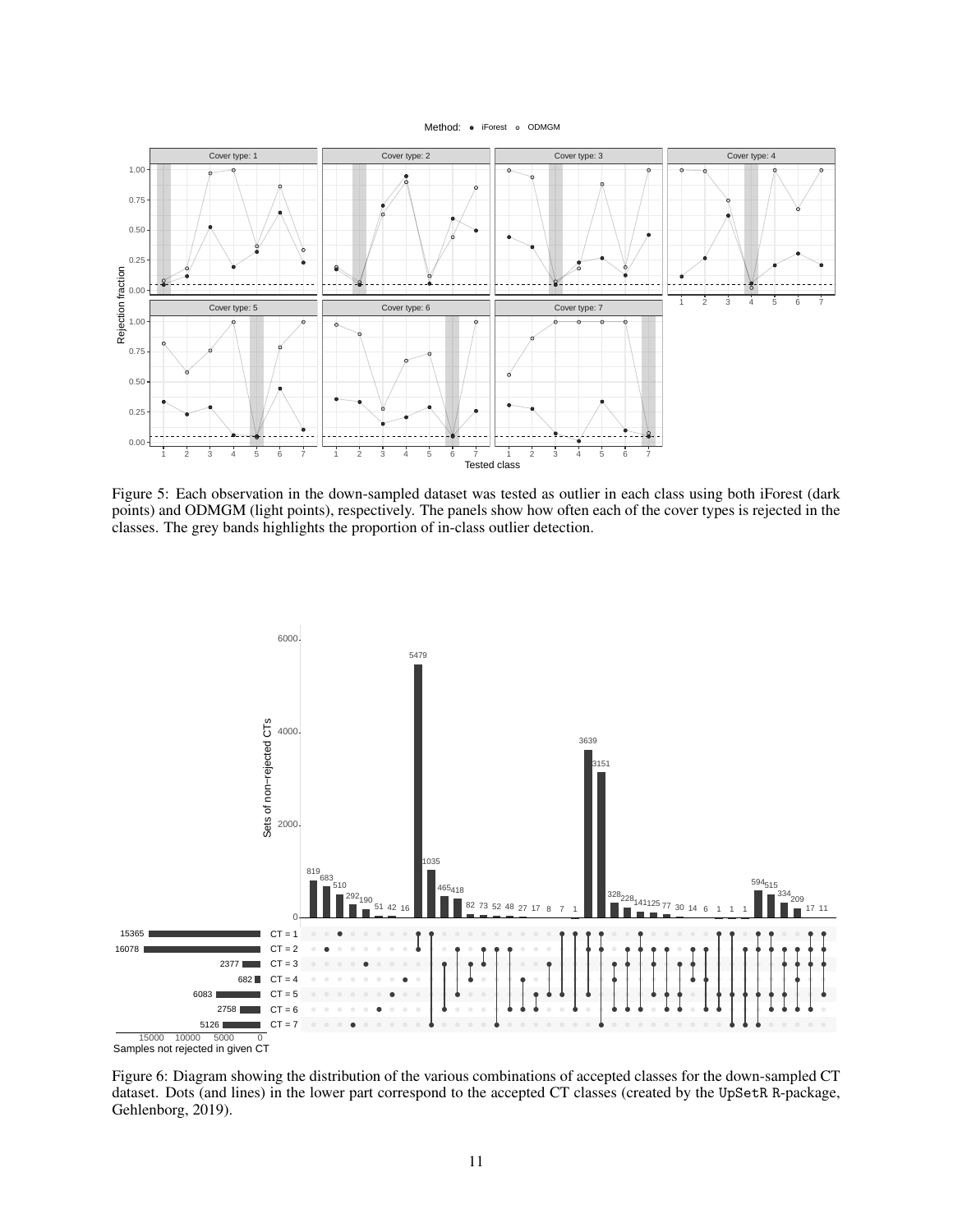the performance of ODMGM on a real data set and benchmarked it with the performance of the state-of-the-art algorithm iForest. We found that ODMGM was superior to iForest and that iForest, in general, is worse than random guessing for outlier detection for this particular dataset. This contradicts the findings of several other authors, see e.g. [Eiras-Franco et al.](#page-12-0) [\(2019\)](#page-12-0); [Xu et al.](#page-13-4) [\(2019\)](#page-13-4); [Aryal et al.](#page-12-1) [\(2016,](#page-12-1) [2019\)](#page-12-2); [Domingues et al.](#page-12-3) [\(2018\)](#page-12-3); [Emmott et al.](#page-13-5) [\(2015\)](#page-13-5). Furthermore, we saw from Figure [6](#page-10-1) that in many cases, it is not, statistically, possible to assign a given sample to a single class. This is in contrast to classification methods where, if a sample is plausible to originate from two or more different classes, the method assign the sample to the most probable class, which may arguably be undesirable in healthcare and forensics e.g. where the cost of a false positive may be fatal. Thus, we suggest an outlier detection method like ODMGM, and leave the further investigation to a specialist if it is plausible for a sample to belong to several classes or to be excluded from all classes. The latter case may reveal a new interesting finding.

Furthermore, we provide software for use in the R language [\(Lindskou,](#page-13-13) [2020\)](#page-13-13) together with all code snippets used to generate all the results in this paper.

Another approach in the homogeneous case, which we hope to investigate in future research is to assume a different parameterisations of the conditional mean value in [\(12\)](#page-5-6). Consider a generic continuous variable, *y*, and suppose the discrete parents consist of  $i = (i_1, \ldots, i_k)$ . The conditional mean of y could then, for example, only include main effects, i.e.

$$
\alpha_1(i_1) + \alpha_2(i_2) + \cdots + \alpha_k(i_k) + \beta^T y_{\text{pa}(y)}.
$$

In this setup, we only require  $|n| \ge \sum_{j=1}^{k} |J_j| - k + |pa(y) \cap \Gamma| + 1$ . All though much simplified, the estimates would be more robust and the model, if appropriate, will have more power.

Learning a graphical model from high dimensional data is a notoriously hard task, not least because of the many possible structures and the vast amount of data. However, it is more tangible if the graph is assumed to be decomposable since the computational advantages of such an assumption are tremendous. One of the most promising approaches was suggested by [Deshpande et al.](#page-12-8) [\(2001\)](#page-12-8) which offered a detailed algorithm, named ESS, for efficient stepwise model selection in mixed graphical models (including the pure case) is given. [Altmueller and Haralick](#page-12-9) [\(2004\)](#page-12-9) discovered a flaw in ESS and gave a proof for the correction. For the pure discrete case the ESS algorithm is implemented in the R software package ess, originally a part of the molic package [\(Lindskou,](#page-13-14) [2019\)](#page-13-14). The ESS algorithm is not yet implemented to handle the mixed case in any known software to our knowledge. The R package gRapHD [\(Edwards et al.,](#page-12-10) [2010\)](#page-12-10) was designed for model selection in high-dimensional mixed graphical models. Unfortunately, the package is no longer maintained. To our knowledge, the only maintained R package for model selection in the mixed case is the mgm package. However, one must specify the highest order of interaction in advance and even for small orders the procedure is much too slow for model selection in high-dimensional data. In connection to outlier detection where the procedure may need to run several times, it is crucial that fitting the interaction graph can be done reasonably fast. We plan to implement the ESS procedure for mixed graphs in the future.

It is well-known, that linear regression models are not robust when data is contaminated with outliers [\(Yu and Yao,](#page-12-11) [2017\)](#page-12-11). The robustness of the parameter estimators in linear regression is often characterised by the breakdown point which indicates the proportion of outliers that the estimators can resist. It can be shown, that the breakdown point of OLS estimates is  $1/|n|$  which tends to zero when the sample size  $|n|$  increases. Since the estimates in ODMGM are calculated within sub-tables with  $n_{pa_j}(i_{pa_j}^0)$  observations, the effective sample size is markedly decreased. Hence, in a way, ODMGM is more robust against outliers compared to a global outlier test that uses all |*n*| observations for parameter estimation. Practical computations of robust estimates are challenging and therefore increases the computational time. We hope to explore the issue of robustness in connection to ODMGM in more detail in the future to make the method more robust.

## <span id="page-11-0"></span>A Variance Estimation for Inhomogeneous Models

First, we need a little more notation, and to ease this, we define  $a := pa_j$ . Denote by  $y_j^k(i_a)$  the *k*'th observation of *y*<sub>*j*</sub> in cell *i<sub>a</sub>*, i.e. the observation of *y<sub>j</sub>* corresponding to the *k*'th index in  $\eta$ (*a*). Similarly, denote by  $y_a^k(i_a)$  the *k*'th observation of  $y_a$  in cell  $i_a$ . The centred observations in cell  $i_a$  is then given as

$$
\gamma_j^k(i_a) := y_j^k(i_a) - \bar{y}_j(i_a),
$$
 where  $\bar{y}_j(i_a) = \sum_{k \in \eta(a)} y_j^k(i_a),$ 

$$
\gamma_a^k(i_a) := y_a^k(i_a) - \bar{y}_a(i_a),
$$
 where  $\bar{y}_a(i_a) = \sum_{k \in \eta(a)} y_a^k(i_a).$ 

and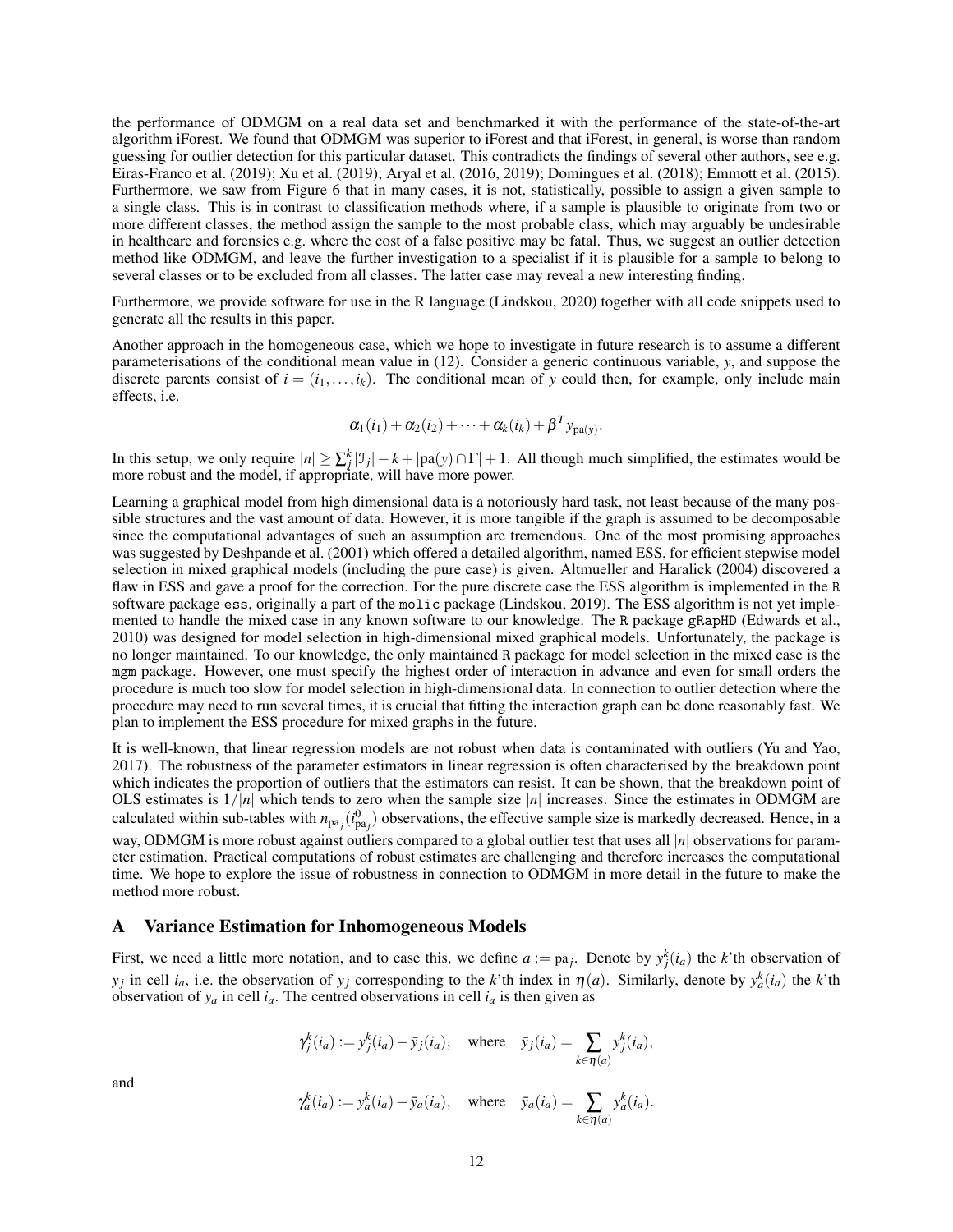Our goal is to minimise the sums of squared errors

$$
SSE_j(\alpha, \beta) = \sum_{i_a \in \mathcal{I}_a} \sum_{k \in \eta(a)} \left( y_j^k(i_a) - \alpha(i_a) - \beta^T y_a^k(i_a) \right)^2.
$$

Using the centred observations, it can be seen that

$$
SSE_j(\alpha, \beta) = \sum_{i_a \in \mathcal{I}_a} \sum_{k \in \eta(a)} (\gamma_j^k(i_a) - \beta^T \gamma_a^k(i_a))^2 + \sum_{i_a \in \mathcal{I}_a} \sum_{k \in \eta(a)} (\bar{y}_j(i_a) - \alpha(i_a) - \beta^T \bar{y}_a(i_a))^2.
$$

Thus,  $\hat{\alpha}(i_a) = \bar{y}_j(i_a) - \beta^T \bar{y}_a(i_a)$  and  $\hat{\beta} = S_{a,a}^{-1} S_{a,j}$  where

<span id="page-12-12"></span>
$$
S_{u,v} = \sum_{i_a \in \mathcal{I}_a} \sum_{k \in \eta(a)} \gamma_u^k(i_a) \{ \gamma_v^k(i_a) \}^T.
$$

Finally, it follows that

$$
SSE_j(\hat{\alpha}, \hat{\beta}) = S_{j,j} - S_{j,a} S_{a,a}^{-1} S_{a,j} \quad \text{and} \quad \hat{\sigma}_j = |n|^{-1} SSE_j(\hat{\alpha}, \hat{\beta}). \tag{13}
$$

The problem is now reduced to inverting a  $(|pa_j \cap \Gamma|) \times (|pa_j \cap \Gamma|)$  matrix. The quantities  $Q_j^h$  can thus be computed using [\(13\)](#page-12-12) twice; one with the new observation included and one without. Notice that the minimised sums of squared errors reduces as follows in the special cases:

$$
SSE_j = \begin{cases} S_{j,j} & \text{when } pa_j \subset \Delta \\ \tilde{S}_{j,j} - \tilde{S}_{j,a} \tilde{S}_{a,a}^{-1} \tilde{S}_{a,j} & \text{when } pa_j \subset \Gamma \\ \tilde{S}_{j,j} & \text{when } pa_j = \emptyset, \end{cases}
$$
 (14)

where  $\tilde{S}_{u,v} = \sum_{\ell=1}^{|n|}$  $\gamma_{\mu}^{[n]}$   $\gamma_{\mu}^{\ell} (\gamma_{\nu}^{\ell})^T$  and  $\gamma_{\mu}^{\ell} = y_{\mu}^{\ell} - \bar{y}_{\mu}$ .

## References

- <span id="page-12-11"></span>Yu C, Yao W (2017) Robust linear regression: A review and comparison. Communications in Statistics-Simulation and Computation 46(8):6261–6282
- <span id="page-12-9"></span>Stephan M Altmueller and Robert M Haralick. Practical aspects of efficient forward selection in decomposable graphical models. In *16th IEEE International Conference on Tools with Artificial Intelligence*, pages 710–715. IEEE, 2004. doi: 10.1109/ictai.2004.100. URL <https://doi.org/10.1109/ictai.2004.100>.
- <span id="page-12-1"></span>Sunil Aryal, Kai Ming Ting, and Gholamreza Haffari. Revisiting attribute independence assumption in probabilistic unsupervised anomaly detection. In *Pacific-Asia Workshop on Intelligence and Security Informatics*, pages 73–86. Springer, 2016.
- <span id="page-12-2"></span>Sunil Aryal, Arbind Agrahari Baniya, and KC Santosh. Improved histogram-based anomaly detector with the extended principal component features. *arXiv preprint arXiv:1909.12702*, 2019.
- <span id="page-12-5"></span>William G Cochran. The distribution of quadratic forms in a normal system, with applications to the analysis of covariance. In *Mathematical Proceedings of the Cambridge Philosophical Society*, volume 30, pages 178–191. Cambridge University Press, 1934.
- <span id="page-12-7"></span>Gabriel CG de Abreu, Rodrigo Labouriau, and David Edwards. High-dimensional graphical model search with graphd r package. *arXiv preprint arXiv:0909.1234*, 2009.
- <span id="page-12-8"></span>Amol Deshpande, Minos Garofalakis, and Michael I Jordan. Efficient stepwise selection in decomposable models. In *Proceedings of the Seventeenth conference on Uncertainty in artificial intelligence*, pages 128–135. Morgan Kaufmann Publishers Inc., 2001.
- <span id="page-12-3"></span>Rémi Domingues, Maurizio Filippone, Pietro Michiardi, and Jihane Zouaoui. A comparative evaluation of outlier detection algorithms: Experiments and analyses. *Pattern Recognition*, 74:406–421, 2018.
- <span id="page-12-6"></span>Dheeru Dua and Casey Graff. UCI machine learning repository, 2017. URL <http://archive.ics.uci.edu/ml>.
- <span id="page-12-4"></span>David Edwards. *Introduction to graphical modelling*. Springer Science & Business Media, 2012.
- <span id="page-12-10"></span>David Edwards, Gabriel CG de Abreu, and Rodrigo Labouriau. Selecting high-dimensional mixed graphical models using minimal aic or bic forests. *BMC Bioinformatics*, 11(1):18, 2010. doi: 10.1186/1471-2105-11-18. URL <https://doi.org/10.1186/1471-2105-11-18>.
- <span id="page-12-0"></span>Carlos Eiras-Franco, David Martinez-Rego, Bertha Guijarro-Berdinas, Amparo Alonso-Betanzos, and Antonio Bahamonde. Large scale anomaly detection in mixed numerical and categorical input spaces. *Information Sciences*, 487: 115–127, 2019.